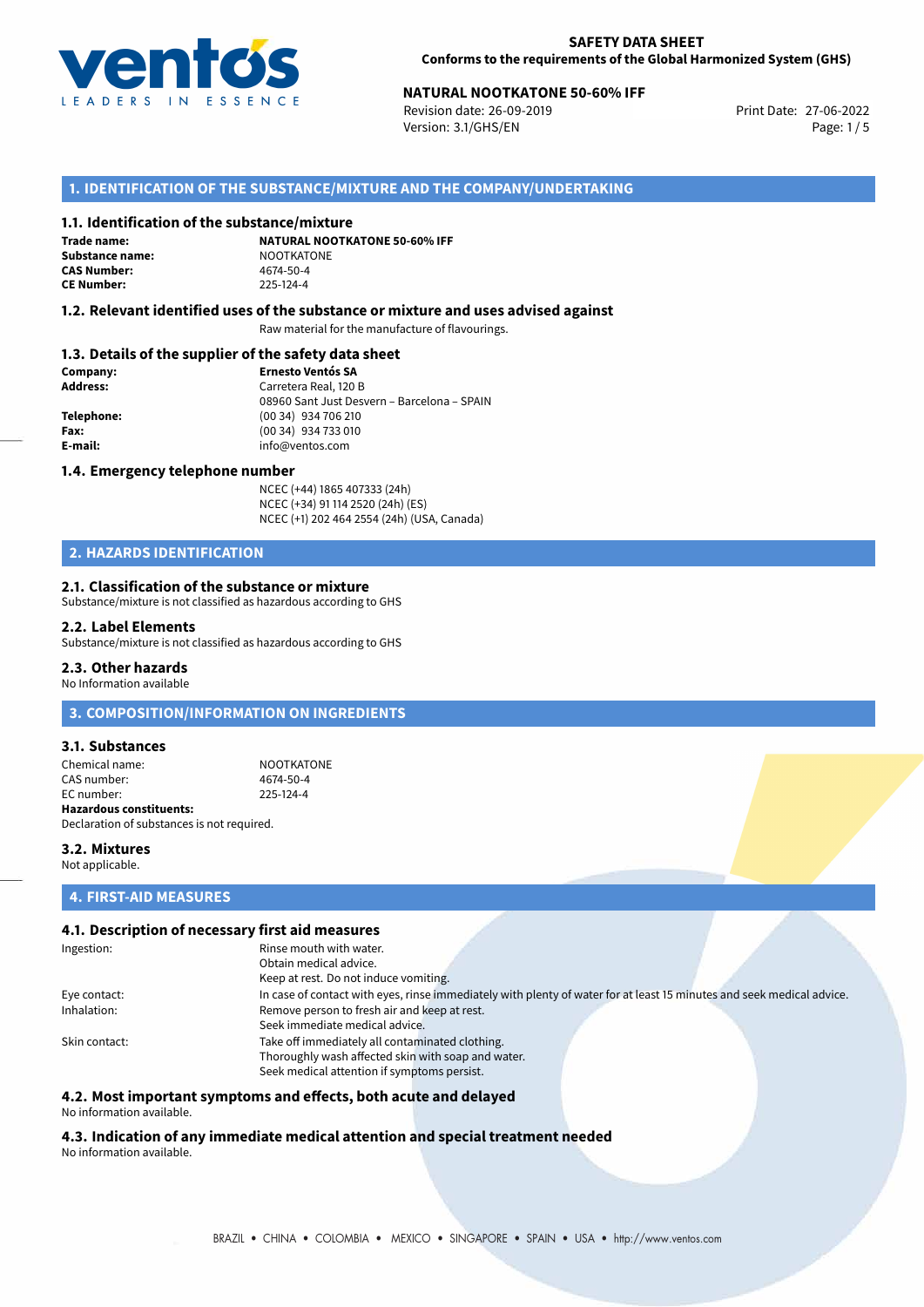

# **NATURAL NOOTKATONE 50-60% IFF**<br>
Revision date: 26-09-2019<br>
Print Date: 27-06-2022

Revision date: 26-09-2019 Version: 3.1/GHS/EN Page: 2 / 5

# **5. FIRE-FIGHTING MEASURES**

### **5.1. Extinguishing Media**

Water spray, carbon dioxide, dry chemical powder or appropriate foam. For safety reasons do not use full water jet.

### **5.2. Special hazards arising from the substance or mixture**

Known or Anticipated Hazardous Products of Combustion: Emits toxic fumes under fire conditions.

### **5.3. Advice for firefighters**

High temperatures can lead to high pressures inside closed containers. Avoid inhalation of vapors that are created. Use appropriate respiratory protection. Do not allow spillage of fire to be poured into drains or watercourses. Wear self-contained breathing apparatus and protective clothing.

# **6. ACCIDENTAL RELEASE MEASURES**

### **6.1. Personal precautions, protective equipment and emergency procedures**

Evacuate surronding areas. Ensure adequate ventilation. Keep unnecessary and unprotected personnel from entering. Do not breathe vapor/spray. Avoid contact with skin and eyes. Information regarding personal protective measures: see section 8.

### **6.2. Environmental precautions**

To avoid possible contamination of the environment, do not discharge into any drains, surface waters or groundwaters.

### **6.3. Methods and materials for containment and cleaning up**

Cover with an inert, inorganic, non-combustible absorbent material (e.g. dry-lime, sand, soda ash). Place in covered containers using non-sparking tools and transport outdoors. Avoid open flames or sources of ignition (e.g. pilot lights on gas hot water heater). Ventilate area and wash spill site after material pickup is complete.

### **6.4. Reference to other sections**

Information regarding exposure controls, personal protection and disposal considerations can be found in sections 8 and 13.

### **7. HANDLING AND STORAGE**

### **7.1. Precautions for safe handling**

Do not store or handle this material near food or drinking water. Do not smoke. Avoid contact with the eyes, skin and clothing. Wear protective clothing and use glasses. Observe the rules of safety and hygiene at work. Keep in the original container or an alternative made from a compatible material.

### **7.2. Conditions for safe storage, including any incompatibilities**

Store in tightly closed and preferably full containers in a cool, dry and ventilated area, protected from light. Keep away from sources of ignition (e.g. hot surfaces, sparks, flame and static discharges). Keep away from incompatible materials (see section 10).

### **7.3. Specific end use(s)**

No information available.

# **8. EXPOSURE CONTROLS AND PERSONAL PROTECTION**

### **8.1. Control parameters**

Components with occupational exposure limits: None known.

### **8.2. Exposure controls**

Measures should be taken to prevent materials from being splashed into the body. Provide adequate ventilation, according to the conditions of use. Use a mechanical exhaust if required.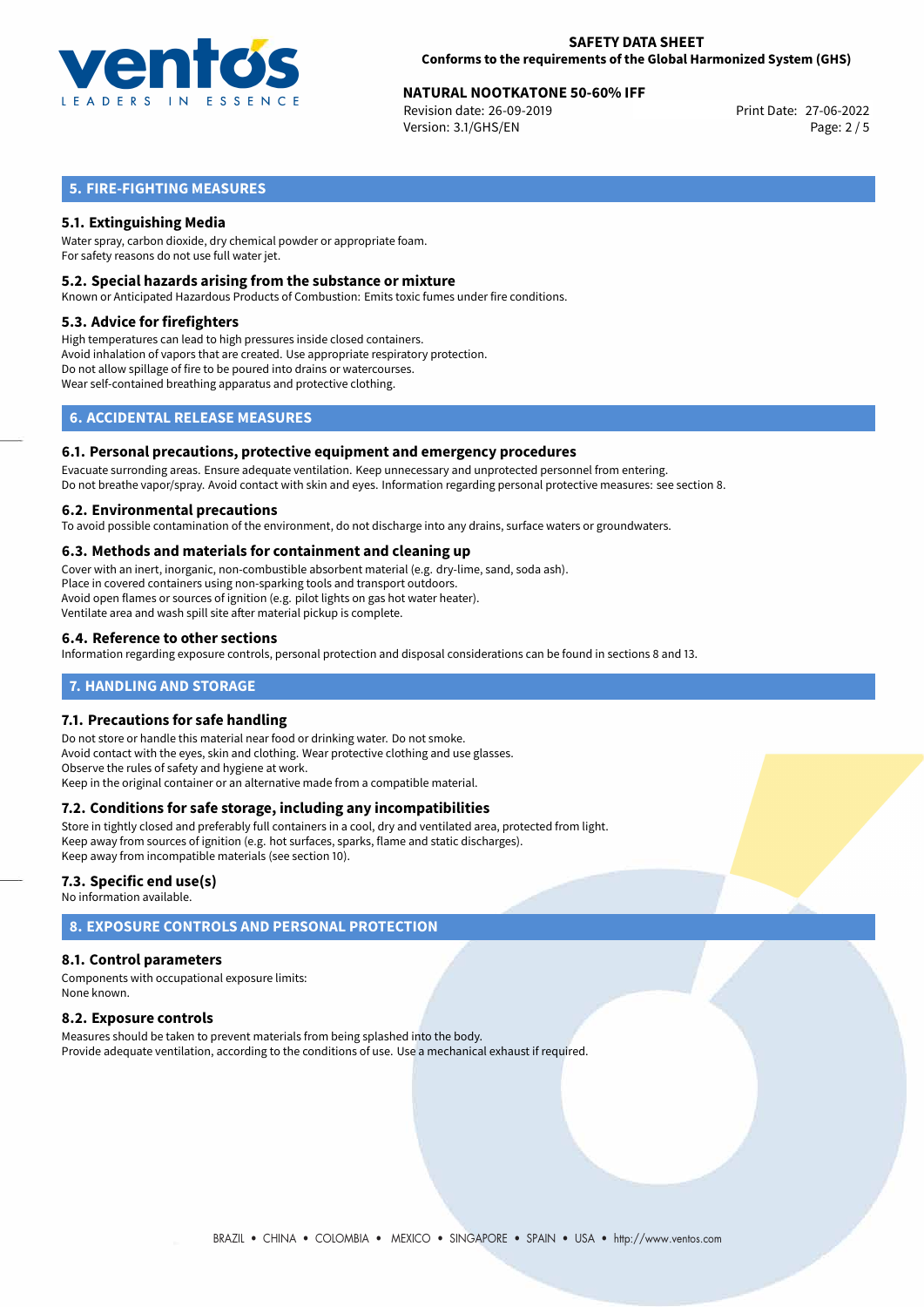

# **NATURAL NOOTKATONE 50-60% IFF**<br>Revision date: 26-09-2019<br>Print Date: 27-06-2022

Revision date: 26-09-2019 Version: 3.1/GHS/EN Page: 3 / 5

### **8.3. Individual protection measures, such as personal protective equipment**

Eye/Face protection: Chemical safety goggles are recommended. Wash contaminated goggles before reuse. Chemical-resistant gloves are recommended. Wash contaminated gloves before reuse. Body protection: Personal protective equipment for the body should be selected based on the task being performed and the risks involved. Respiratory Protection: In case of insufficient ventilation, use suitable respiratory equipment. Environmental exposure controls: Emissions from ventilation or process equipment should be checked to ensure they comply with environmental protection legislation. In some cases, filters or engineering modifications to the process equipment will be necessary to reduce emissions to acceptable levels.

# **9. PHYSICAL AND CHEMICAL PROPERTIES**

### **9.1. Information on basic physical and chemical properties**

| Appearance:                            | Liquid/solid              |
|----------------------------------------|---------------------------|
| Colour:                                | Conforms to standard      |
| Odour:                                 | Conforms to standard      |
| Odour theshold:                        | Not determined            |
| pH:                                    | Not determined            |
| Melting point/freezing point:          | Not determined            |
| Boling point/boiling range (°C):       | 140°C (0,5-1,0 mm)        |
| Flash point:                           | 110 <sup>o</sup> C        |
| Evaporation rate:                      | Not determined            |
| Flammability:                          | Not determined            |
| Lower flammability/Explosive limit:    | Not determined            |
| Upper flammability/Explosive limit:    | Not determined            |
| Vapour pressure:                       | Not determined            |
| Vapour Density:                        | Not determined            |
| Density:                               | $0,96-1,002$ g/mL (20°C)  |
| Relative density:                      | $0,96 - 1,002$ (20°C)     |
| Water solubility:                      | <b>INSOLUBLE IN WATER</b> |
| Solubility in other solvents:          | SOLUBLE IN ETHANOL        |
| Partition coefficient n-octanol/water: | Not determined            |
| Auto-ignition temperature:             | Not determined            |
| Decomposition temperature:             | Not determined            |
| Viscosity, dynamic:                    | Not determined            |
| Viscosity, kinematic:                  | Not determined            |
| Explosive properties:                  | Not determined            |
| Oxidising properties:                  | <b>NONE EXPECTED</b>      |

### **10. STABILITY AND REACTIVITY**

### **10.1. Reactivity**

No hazardous reactions if stored and handled as prescribed/indicated.

### **10.2. Chemical stability**

The product is stable if stored and handled as prescribed/indicated.

#### **10.3. Possibility of hazardous reactions**

No hazardous reactions if stored and handled as prescribed/indicated.

#### **10.4. Conditions to Avoid**

Conditions to Avoid: Excessive heat, flame or other ignition sources.

### **10.5. Incompatible materials**

Avoid contact with strong acids and bases and oxidizing agents.

### **10.6. Hazardous decomposition products**

During combustion may form carbon monoxide and unidentified organic compounds.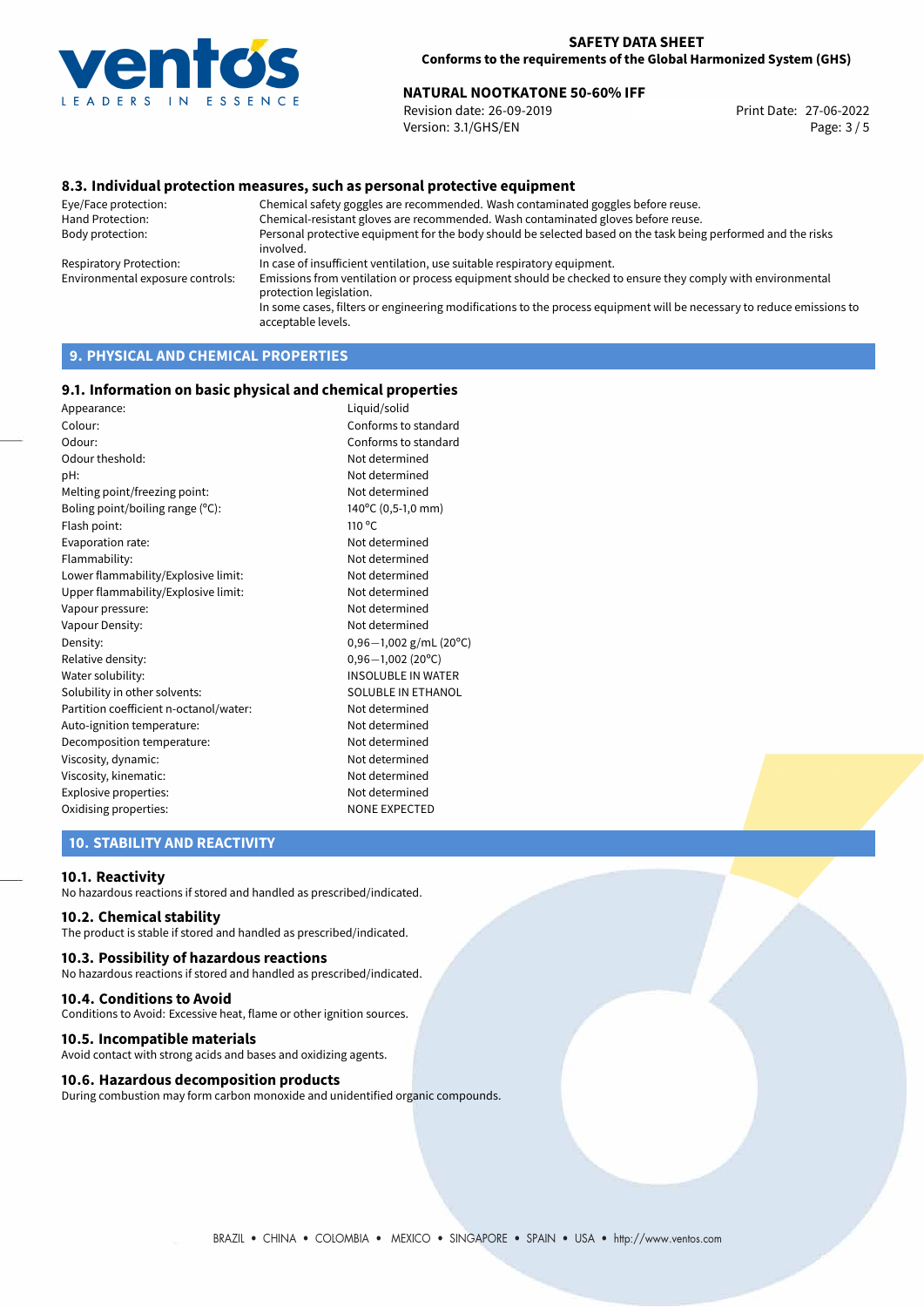

# **NATURAL NOOTKATONE 50-60% IFF**<br>Revision date: 26-09-2019<br>Print Date: 27-06-2022

Revision date: 26-09-2019 Version: 3.1/GHS/EN Page: 4 / 5

# **11. TOXICOLOGICAL INFORMATION**

| Based on the data available, the criteria for classification are not met. |
|---------------------------------------------------------------------------|
| Based on the data available, the criteria for classification are not met. |
| Based on the data available, the criteria for classification are not met. |
| Based on the data available, the criteria for classification are not met. |
| Based on the data available, the criteria for classification are not met. |
| Based on the data available, the criteria for classification are not met. |
| Based on the data available, the criteria for classification are not met. |
| Based on the data available, the criteria for classification are not met. |
| Based on the data available, the criteria for classification are not met. |
| Based on the data available, the criteria for classification are not met. |
|                                                                           |

# **12. ECOLOGICAL INFORMATION**

### **12.1. Toxicity**

**Assessment:**

Based on the data available, the criteria for classification are not met. **Experimental/calculated data:** No information available.

# **12.2. Degradability**

No information available.

### **12.3. Bioaccumulative potential**

No information available.

### **12.4. Soil mobility**

No information available.

## **12.5. Other adverse effects**

See also sections 6, 7, 13 and 15 Do not allow to get into waste water or waterways.

### **13. DISPOSAL CONSIDERATIONS**

### **13.1. Waste treatment methods**

Dispose of in accordance with national and local environmental regulations.

### **14. TRANSPORT INFORMATION**

|                                  | <b>ADR/RID/ADN</b>                | <b>IMDG</b>                       | <b>IATA-ICAO</b>                  |
|----------------------------------|-----------------------------------|-----------------------------------|-----------------------------------|
| 14.1. UN Number                  | Not classified as hazardous goods | Not classified as hazardous goods | Not classified as hazardous goods |
| 14.2. UN Proper Shipping Name    | Not applicable                    | Not applicable                    | Not applicable                    |
| 14.3. Transport Hazard Class(es) | Not applicable                    | Not applicable                    | Not applicable                    |
| 14.4. Packing Group              | Not applicable                    | Not applicable                    | Not applicable                    |
| 14.5. Environmental hazards      | No                                | <b>No</b>                         | No                                |
| <b>Additional information</b>    |                                   |                                   |                                   |

### **14.6 Special precautions for user**

None known

### **14.7. Transport in bulk according to Annex II of MARPOL 73/78 and the IBC Code**

No information available

# **15. REGULATORY INFORMATION**

# **15.1. Safety, health and environmental regulations/legislation specific for the substance or mixture**

No information available

# **16. OTHER INFORMATION**

**Full text of the R-phrases, hazard statements and precautionary statements mentioned in section 3:** Not applicable.